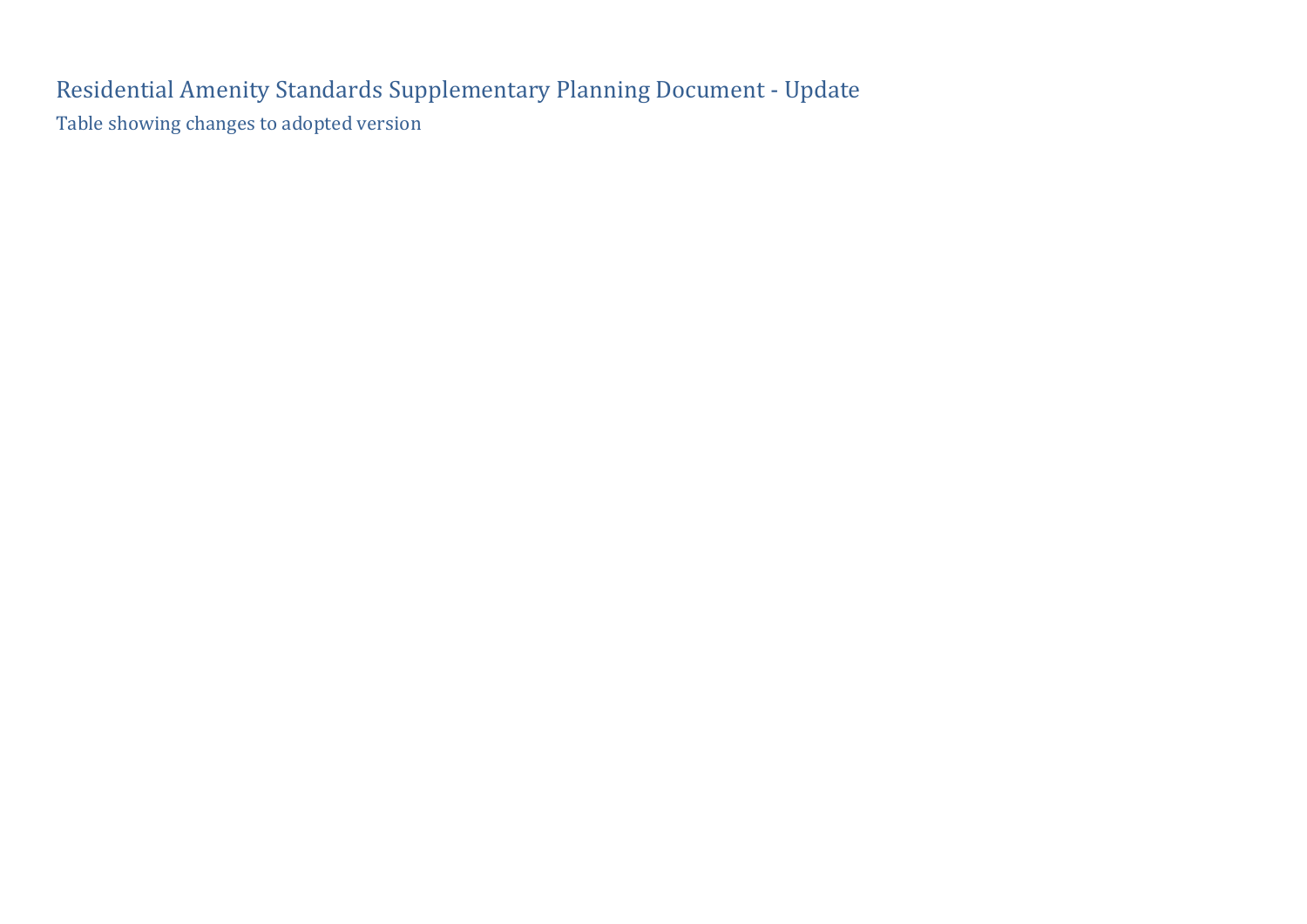| <b>Existing (Adopted January 2020)</b>                                                                                                                                                                                                                                                                                                                                                                                                                                                                                                                                                   | Proposed (April 2022 Revised Version)                                                                                                                                                                                                                                                                                                                                                                                                                                                                                                                                                                                                                                                                                                                                                                                                                                                                                                                                                                                                                                                                                                                                                                                                                                                                                                                                                                                                                                                                                                                                                                                                                                                                                                                                                           |
|------------------------------------------------------------------------------------------------------------------------------------------------------------------------------------------------------------------------------------------------------------------------------------------------------------------------------------------------------------------------------------------------------------------------------------------------------------------------------------------------------------------------------------------------------------------------------------------|-------------------------------------------------------------------------------------------------------------------------------------------------------------------------------------------------------------------------------------------------------------------------------------------------------------------------------------------------------------------------------------------------------------------------------------------------------------------------------------------------------------------------------------------------------------------------------------------------------------------------------------------------------------------------------------------------------------------------------------------------------------------------------------------------------------------------------------------------------------------------------------------------------------------------------------------------------------------------------------------------------------------------------------------------------------------------------------------------------------------------------------------------------------------------------------------------------------------------------------------------------------------------------------------------------------------------------------------------------------------------------------------------------------------------------------------------------------------------------------------------------------------------------------------------------------------------------------------------------------------------------------------------------------------------------------------------------------------------------------------------------------------------------------------------|
| <b>Purpose of this document</b>                                                                                                                                                                                                                                                                                                                                                                                                                                                                                                                                                          | <b>Purpose of this document</b>                                                                                                                                                                                                                                                                                                                                                                                                                                                                                                                                                                                                                                                                                                                                                                                                                                                                                                                                                                                                                                                                                                                                                                                                                                                                                                                                                                                                                                                                                                                                                                                                                                                                                                                                                                 |
| This SPD sets down guidance for anyone intending to undertake works within<br>$1.6\phantom{0}$<br>the confines of their residential property and covers the following areas:<br>Rear extensions<br>$\bullet$<br>Front extensions<br>$\bullet$<br>Side extensions<br>$\bullet$<br>Roof alterations<br>$\bullet$<br>Garages<br>$\bullet$<br>Porches<br>$\bullet$<br>Decking and balconies<br>$\bullet$<br>Materials<br>$\bullet$<br>It also provides guidance on privacy and amenity standards for new residential<br>1.7<br>development and includes guidance on garden space/plot sizes. | 1.3 This SPD has been produced to provide guidance for all residential<br>development across County Durham and will form a material planning<br>consideration in the determination of appropriate planning applications. It sets<br>out the standards Durham County Council will require in order to achieve the<br>Council's commitment to ensure new development enhances and complements<br>existing areas and raises the design standards and quality of area in need of<br>regeneration in line with the aims of the County Durham Plan.<br>1.4 This document will provide specific guidance for anyone undertaking works<br>within the confines of their residential property, in relation to the following areas:<br>45 Degree Code<br>$\bullet$<br>Single Storey Extensions to Rear<br>$\bullet$<br>Two Storey Extensions to Rear<br>$\bullet$<br><b>Forward Extensions (including Porches)</b><br>$\bullet$<br><b>Side Extensions</b><br>Loft Conversions and Dormer Extensions<br><b>Hip to Gable Extensions</b><br>Roof Windows/Openings<br>Garages and Outbuildings (including Conversions)<br>$\bullet$<br>Driveway/Hardstandings<br>Parking<br>Fences/Walls<br>$\bullet$<br>Decking and Balconies<br>$\bullet$<br>Materials<br>1.5 The SPD also provides guidance on privacy and amenity standards for new<br>residential development and includes guidance on garden spaces. It should be<br>read alongside related documents, including for example the Building for Life SPD,<br>Highway Design Guide and the Parking and Accessibility SPD, as well as any locally-<br>specific guidance documentation such as Conservation Area Appraisals and<br>Management Plans. You should contact the County Council to confirm specific<br>requirements for your development proposal. |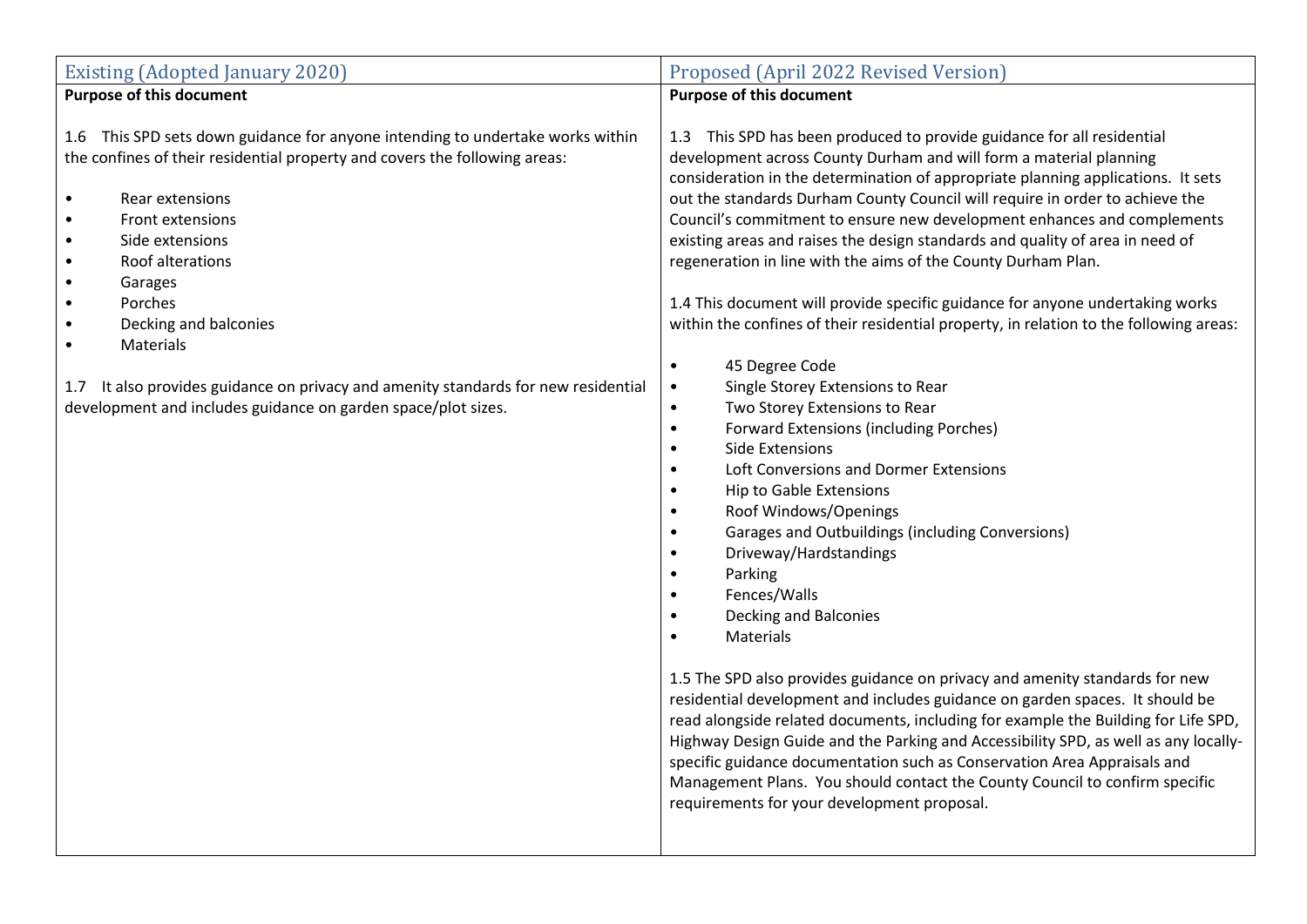## **General Design Principles**

- 2.1 The following design principles will help ensure a successful outcome:
- When considering the design of house extensions it is important to ensure that the design is not only sympathetic to, and in keeping with, the host property, but also the character and appearance of its surroundings.
- House extensions should be subordinate to the host dwelling.
- Roof design is an important feature of any extension and should normally match that of the existing dwelling. Mixing gable and hipped roofs should be avoided as they create unbalanced, confused designs which detract from the appearance of the property and the surrounding area. Additional windows should be of an appropriate size, shape, proportion, style and colour that respect the overall design of both the extension and its host dwelling.
- It is important that the amenity of adjacent properties are protected in relation to the over-dominance, loss of privacy and loss of daylight, of proposed extensions.
- Changes in levels between dwellings can increase or decrease the effect that an extension may have upon an adjacent property. Differences in site levels will be taken into account in all cases when making a decision.

## **Householder / Domestic Development General Design Principles**

2.1 Most properties have 'permitted development' rights. These rights are set out within the General Permitted Development Order 2015 (as amended) which allow for certain extensions and alterations to a dwelling, or ancillary outbuildings and structures within the curtilage of a dwelling, without the need to apply for planning permission. These will depend on the type of house, it's location and the type of development proposed.

2.2 However, not all properties have permitted development rights, and it is therefore important that prior to undertaking any works advice is sought from the appropriate Development Management team to ensure that planning consent is not required for the proposed works.

2.3 Whether planning permission is required or not, there are certain basic design principles which should be applied to all types of extension, to ensure that your development and investment have a positive impact on your property and the character and appearance of the area. These are:

- Consistent design, so that window styles and proportions and architectural details match the existing property. The inclusion of similar design features, (such as bay windows), is encouraged where appropriate. The extension should not look out of place within the site, or in the street, and should enhance, and not detract, from the character of the area.
- The roof design of any extension is an important, and often the most notable, feature. Where the extension is more than one storey, or, above an existing single storey extension, the roof should normally be of a matching design and pitch to the existing host dwelling, unless an alternative roof design is already a prevalent feature which now forms part of the character of the area. Flat roof and contemporary single storey extensions to the rear may be acceptable where they do not have a detrimental impact on the character and appearance of the streetscene.
- Consistent materials which ensure that the same type of brick or roof covering are used across the new development. In addition, brick features, such as brick banding or brick soldier courses above windows, should be consistent.

• Subservience whereby all new development should be of a scale that is appropriate to the existing building and does not have an overbearing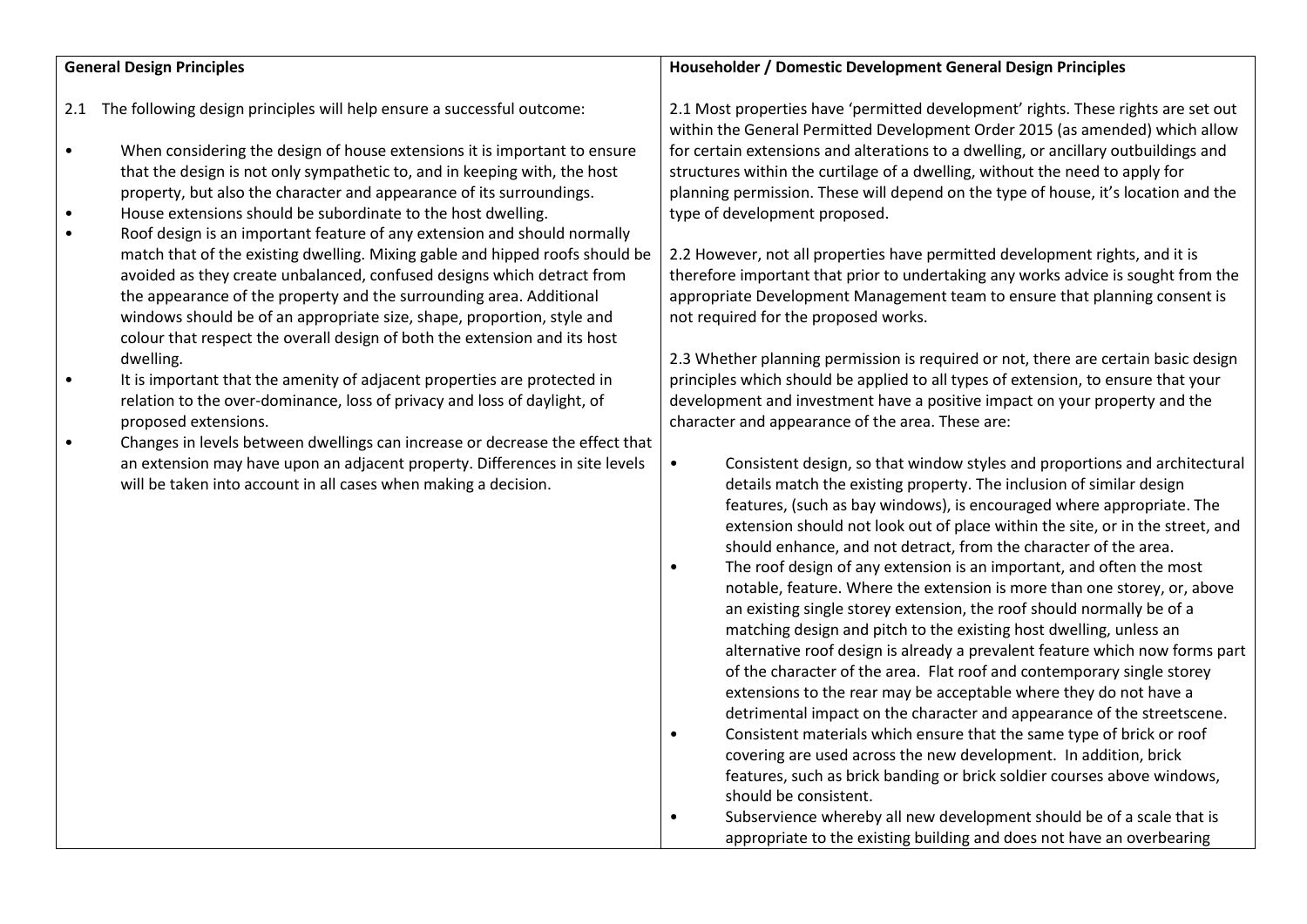appearance or nature. Development which would dominate the street scene is likely to be resisted. Oversized extensions can completely change the character of an area and should be avoided. Extensions should be designed to ensure harmony with the original building.

- Consideration and regard to neighbouring properties should be ensured, so that neighbouring windows do not become dominated by any extensions and their daylight is not excessively obstructed.
- Ensuring that all parts of the extension/development, including gutters, and all other rainwater goods, fascia boards, drains and foundations, are within your boundary unless you have agreement with your neighbour to do otherwise. Please bear in mind that boundary disputes of this nature are civil matters that the Council cannot get involved in.
- Consider access arrangements for workmen, machinery and materials to enable the works to be constructed and maintained from your own land. Creation of extensions with elements that are only accessible from neighbouring properties should be avoided, as permission may not always be given for use of their land.
- Extensions at the front of houses are generally unacceptable in principle as they can assume an extremely conspicuous and inappropriate appearance, however, a limited form of well-designed extension may be acceptable in certain circumstances.
- Corner plots occupying sensitive locations within street scenes will require careful attention to design, in order to preserve building lines, appropriate areas of open space, and, include a level of detailing to avoid blank and featureless facades.
- Privacy is an important principle and is of particular note in relation to first floor extensions, which may overlook habitable windows in neighbouring property. The minimum privacy standards and separation distances are detailed further at section XXX.
- Borrowing when designing your extension do not assume that you can benefit from, or otherwise 'take', aspect or light from across another person's property or land. They may for example subsequently decide to construct a building or fence, which does not need planning permission and would prejudice the new window/s. It is therefore recommended that your extension ensures that the primary habitable room windows face over your own land and only secondary windows face another person's land (w.c. or hall windows for instance). Primary habitable rooms are those which the resident can expect to enjoy for their normal day-to-day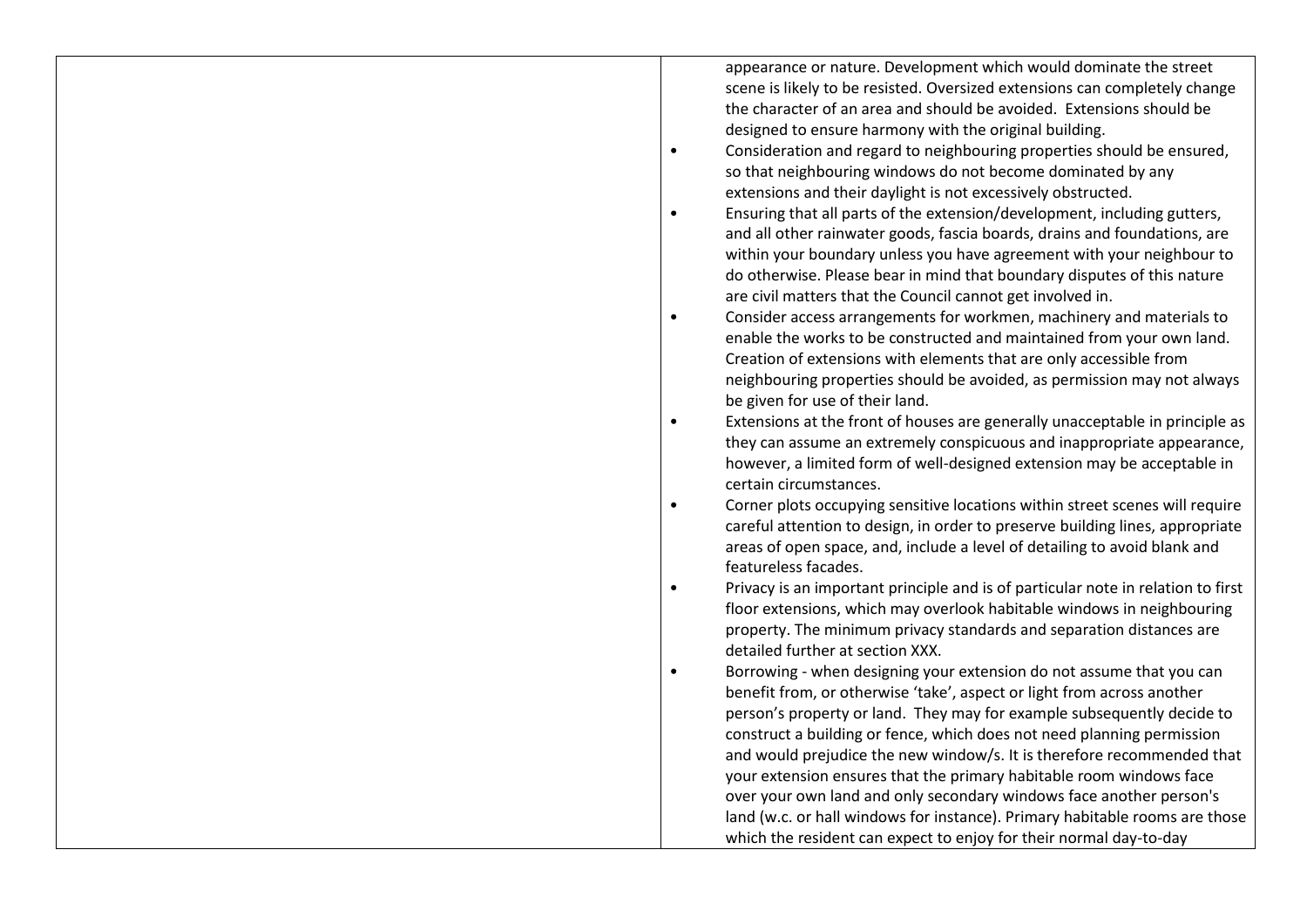|                                                                                                                                                                                                                                                                                                                                                                                                                                                                                                                                                                                                                                                                                                                                                                | activities. This would include any room used or intended to be used for<br>sleeping, cooking, living or eating purposes. This excludes such enclosed<br>spaces as pantries, bath or toilet facilities, service rooms, corridors,<br>laundries, hallways, utility rooms or similar spaces.<br>Amenity space - new residential developments shall be provided with<br>$\bullet$<br>sufficient amenity space commensurate to the size of the host dwelling<br>and/or the character of the area to allow adequate outdoor amenity space<br>for the enjoyment of future occupiers.<br>2.4 In summary, extensions should not negatively affect neighbouring properties<br>and should complement the main house.                                                                                                                                                                                                                          |
|----------------------------------------------------------------------------------------------------------------------------------------------------------------------------------------------------------------------------------------------------------------------------------------------------------------------------------------------------------------------------------------------------------------------------------------------------------------------------------------------------------------------------------------------------------------------------------------------------------------------------------------------------------------------------------------------------------------------------------------------------------------|------------------------------------------------------------------------------------------------------------------------------------------------------------------------------------------------------------------------------------------------------------------------------------------------------------------------------------------------------------------------------------------------------------------------------------------------------------------------------------------------------------------------------------------------------------------------------------------------------------------------------------------------------------------------------------------------------------------------------------------------------------------------------------------------------------------------------------------------------------------------------------------------------------------------------------|
| <b>Rear Extensions</b>                                                                                                                                                                                                                                                                                                                                                                                                                                                                                                                                                                                                                                                                                                                                         | 45 Degree Code                                                                                                                                                                                                                                                                                                                                                                                                                                                                                                                                                                                                                                                                                                                                                                                                                                                                                                                     |
| Rear extensions are usually the simplest and most acceptable way of extending<br>2.3<br>the size and number of rooms in your home. Although rear extensions are rarely<br>visible from the street, they are usually highly visible from neighbouring properties.<br>Sunlight and daylight are important factors in securing a good quality living<br>environment. To minimise the potential for overshadowing to neighbouring<br>properties and to help determine whether a more detailed daylight and sunlight                                                                                                                                                                                                                                                | 2.6 Sunlight and daylight are important factors in securing a good quality living<br>environment. In order to minimise the potential for overshadowing to<br>neighbouring properties, and to help determine whether a more detailed daylight<br>and sunlight assessment is needed, the Council operate what is known as a '45<br>degree code'.                                                                                                                                                                                                                                                                                                                                                                                                                                                                                                                                                                                     |
| assessment is needed the Council operate what is known as a '45 degree code'.<br>2.4 The code is applied by drawing an imaginary line at 45-degrees from the mid-<br>point of the nearest window to a habitable(ii) room on any adjoining owner's<br>property. If this line cuts through any part of the development proposed then this is<br>a clear indication the extension is potentially too large and should be reduced in<br>scale. The extent of the impact will however depend upon a number of factors<br>including the orientation of the property, existing features such as boundary walls,<br>outbuildings and other solid structures, ground levels and the type of window<br>impacted upon (i.e. whether it is a primary or secondary window). | 2.7 The code is applied by drawing an imaginary line at 45-degrees from the mid-<br>point of the nearest window to a habitable room on any of the adjoining owner's<br>property and a line 45-degrees above the horizontal from the mid-point of the<br>window. If any of these lines cut through any part of the proposed development<br>this is a clear indication the extension may result in a detrimental impact on the<br>neighbouring property. The extent of the impact will however depend upon a<br>number of factors including the orientation of the property, distance between the<br>window and the proposed extension, existing features such as boundary walls,<br>outbuildings and other solid structures, ground levels and the type of window<br>impacted upon (i.e. whether it is a primary or secondary window). As such a<br>breach in the 45 degree code will not result in an automatic refusal but rather |
| 2.5 The code will be applied to applications for new conservatories but if it is<br>mainly made of glass then this is taken into account when considering the impact on<br>neighbouring properties.                                                                                                                                                                                                                                                                                                                                                                                                                                                                                                                                                            | mean that further assessment of the proposal will be necessary, including daylight<br>and sunlight tests to gauge the acceptability of proposals in terms of the<br>overshadowing/loss of light impact upon neighbouring properties.                                                                                                                                                                                                                                                                                                                                                                                                                                                                                                                                                                                                                                                                                               |
| In applying the 45 degree code due consideration will be given to the 'fall-back'<br>2.6<br>position afforded by permitted development rights.                                                                                                                                                                                                                                                                                                                                                                                                                                                                                                                                                                                                                 | 2.8 The code will be applied to applications for all new extensions (inc.<br>conservatories). However, where the construction materials are of a transparent /                                                                                                                                                                                                                                                                                                                                                                                                                                                                                                                                                                                                                                                                                                                                                                     |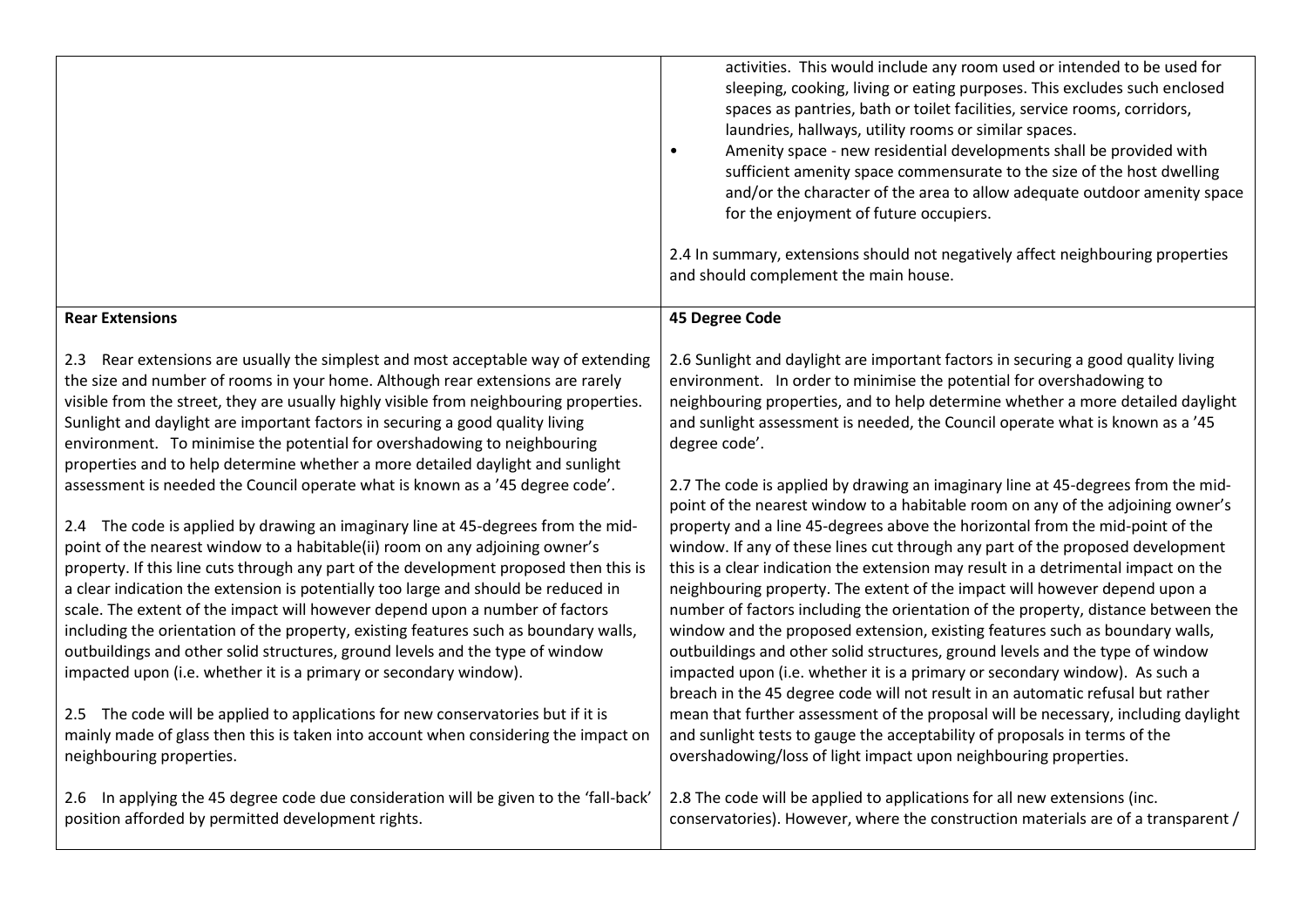| 2.7 The 45 code is not a rigid standard which must be met in every case. Rather it     | semi-transparent nature this will be taken into account when considering the          |
|----------------------------------------------------------------------------------------|---------------------------------------------------------------------------------------|
| is an assessment tool which will be used in conjunction with other relevant factors,   | impact on neighbouring properties.                                                    |
| including daylight and sunlight tests to gauge the acceptability of proposals in terms |                                                                                       |
| of the overshadowing/loss of light impact upon neighbouring properties.                | 2.9 In applying the 45 degree code due consideration will be given to the 'fall-back' |
|                                                                                        | position afforded by permitted development rights.                                    |
|                                                                                        |                                                                                       |
| <b>Conservatories</b>                                                                  |                                                                                       |
|                                                                                        | Single Storey Rear Extensions (including Conservatories, Sunrooms and                 |
| 2.13 Given the purpose and design of conservatories, they can give rise to             | Orangeries)                                                                           |
| problems of loss of privacy and overshadowing for adjacent properties.                 |                                                                                       |
|                                                                                        | 2.10 A single storey rear extension is the most common type of residential            |
| 2.14 Conservatories and sun lounges should adhere to the same guidelines as            | extension and usually the simplest and most acceptable way of extending your          |
| single storey extensions. Due to their purpose, they are however constructed largely   | home. As single storey rear extensions are rarely visible from the street, it is      |
| from glass and this will be taken into account when considering the impact on          | possible to have a greater degree of flexibility in relation to design and            |
|                                                                                        |                                                                                       |
| neighbouring properties. Where the conservatory is to be constructed adjacent to       | appearance. However, whilst there may be greater tolerances for flexibility in        |
| the common boundary of a property, the Council will normally request that the          | design, the following principles should be noted:                                     |
| common side elevation is constructed from obscured glass or another opaque             |                                                                                       |
| material as appropriate. A suitable screen fence may be acceptable, but in such        | single storey extensions can create a particular impact on attached<br>$\bullet$      |
| circumstances the Council will ensure such screening will be retained via the          | neighbours if the extension is located along the shared boundary, as this             |
| imposition of a planning condition.                                                    | may affect the neighbour's habitable room windows in terms of                         |
|                                                                                        | sunlight/daylight and residential amenity adjoining a principal room                  |
|                                                                                        | window. In order to minimise the potential for impact to neighbouring                 |
|                                                                                        | properties, and, to help determine whether a more detailed daylight and               |
|                                                                                        | sunlight assessment is needed, the Council operates what is known as a                |
|                                                                                        | '45 degree code' (this is discussed in greater detail below);                         |
|                                                                                        | A solution to reduce the potential impact of an extension along a shared<br>$\bullet$ |
|                                                                                        | boundary is to reduce the length of the projection of the extension from              |
|                                                                                        | the house to 3.0m. If the proposed extension is in excess of this                     |
|                                                                                        | dimension, it is often necessary for the extension to be inset from the               |
|                                                                                        | boundary by a sufficient distance. This is dependent on the roof design               |
|                                                                                        | type, the orientation of the property, and, the distance the neighbour's              |
|                                                                                        | principal windows are from the common boundary and the 45 degree                      |
|                                                                                        | code. Twinning with an existing neighbour's extension may also solve the              |
|                                                                                        | problem;                                                                              |
|                                                                                        | Windows on the side elevation of the extension, conservatory, sunroom or<br>$\bullet$ |
|                                                                                        | orangery, facing on to the neighbouring property are not recommended.                 |
|                                                                                        |                                                                                       |
|                                                                                        | This is to avoid loss of privacy for the adjoining occupier. If the windows           |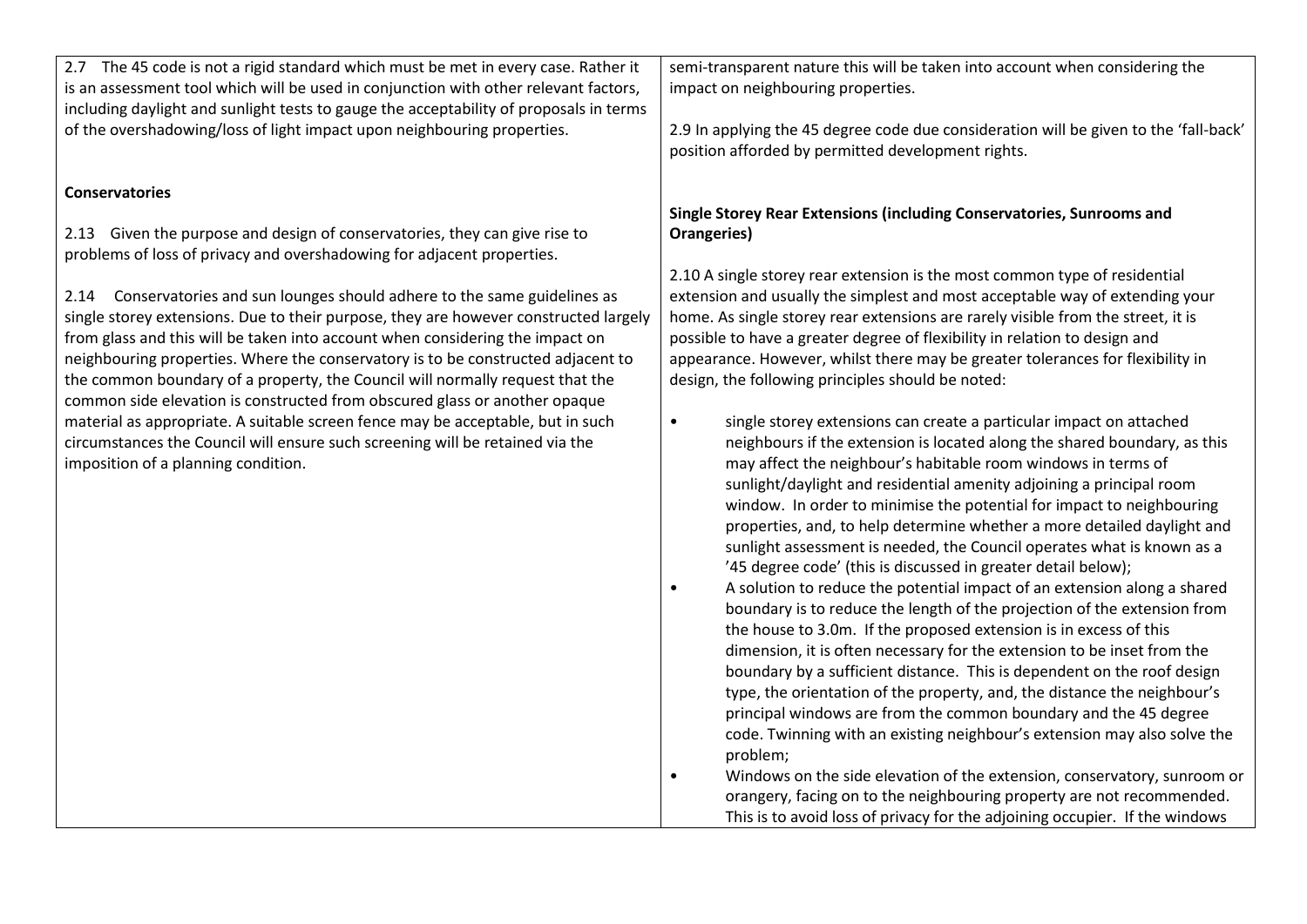are essential, then high-level obscure glazed windows should be considered; and

• On detached houses the same principles apply, though these may be relaxed where privacy can be achieved.

2.11 Conservatories and sunrooms should adhere to the same guidelines as single storey extensions. However, due to their being constructed largely from glass, this will be taken into account when considering the impact on neighbouring properties in terms of impact on daylight of neighbouring properties. As detailed above where the conservatory is to be constructed adjacent to a shared common boundary, the Council will normally request the common side elevation is constructed from obscured glass or another opaque material as appropriate. A suitable screen fence may also be acceptable, but in such circumstances the Council will ensure such fencing will be retained for the lifetime of the development via the imposition of a planning condition.

## **Two Storey Rear Extensions**

2.12 Two storey rear extensions to houses will usually require planning permission. Given the mass and bulk of this type of extension (especially where they are close to a boundary) greater care and consideration is required in the design of the extension. The following principles should be noted:

- Rear extensions should be of a size commensurate to the host property. If extensions are excessive in length, a two-storey rear extension can have a wider impact on the character and appearance of the streetscene and therefore should be kept to a minimum and inset in off the common shared boundary where possible.
- Two storey extensions on semi-detached and end terrace properties, along a common boundary are discouraged, due to their impact on the neighbour's primary habitable rear room windows. However, this may be mitigated if the neighbours have an existing ground floor extension.
- Two storey extensions to mid-terraced properties will rarely be acceptable due to the overbearing impact on the adjoining property's windows where light is often already limited. They can also cause a 'tunnelling effect' to the rear habitable room windows.

• First floor extensions over the footprint of an existing extension, or original offshoot, can be problematic depending on the location, spatial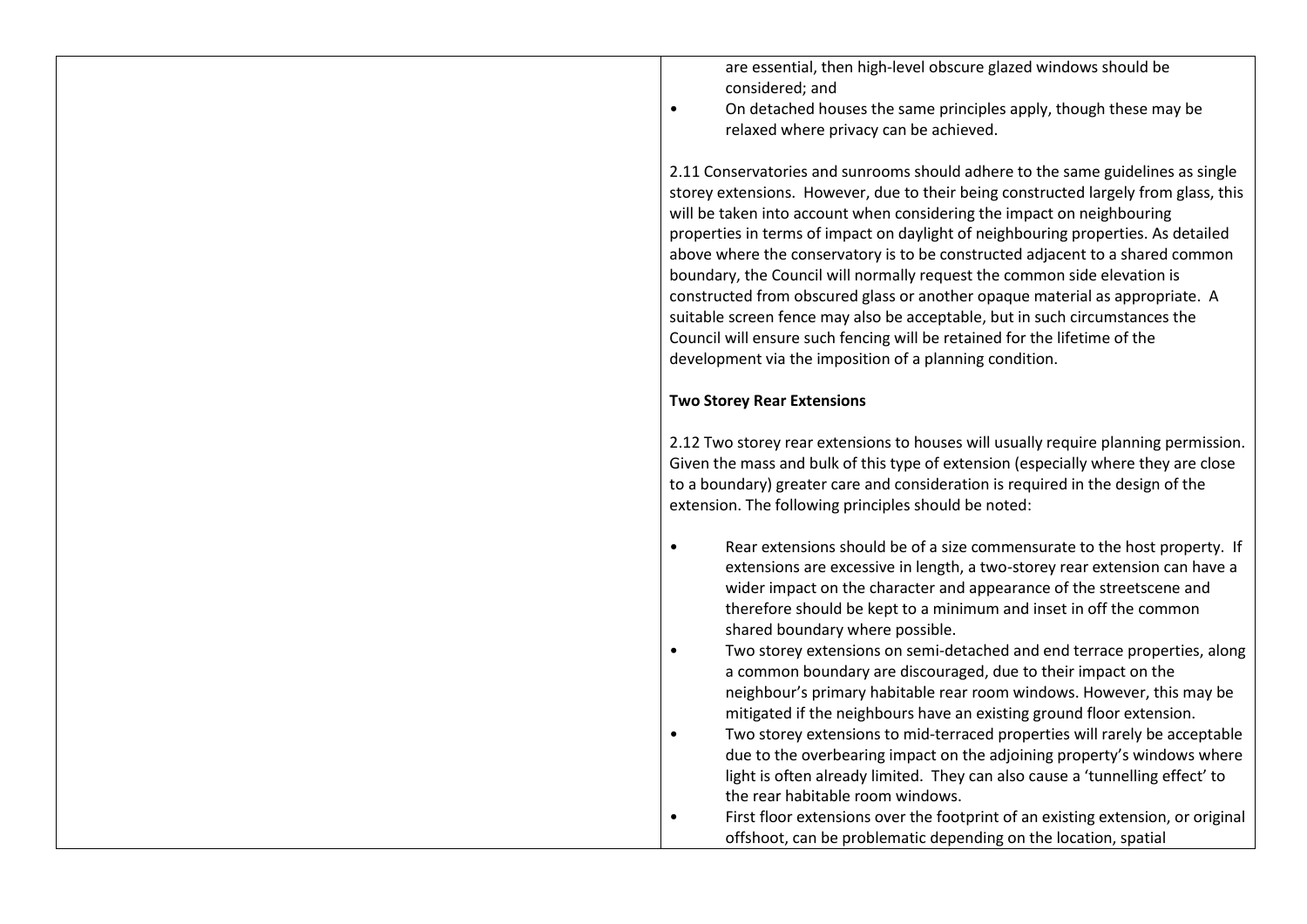|                                                                                                                                                                                                                                                                                                                                                                                                                                                                                                                                                                                                                                                                                                                           | relationship and orientation. As such they may be acceptable provided<br>that they do not extend beyond the footprint of the existing extension, or<br>offshoot, but this would be dependent on the individual circumstances of<br>the location.<br>Windows at first floor level should be located so that their aspect should<br>$\bullet$<br>look down towards the rear of the boundary of the property and not be on<br>side elevations, unless they are opaque glazed. In addition, the privacy<br>and separation distance criteria set out in the document will apply.                                                                                                                                                                                                                                               |
|---------------------------------------------------------------------------------------------------------------------------------------------------------------------------------------------------------------------------------------------------------------------------------------------------------------------------------------------------------------------------------------------------------------------------------------------------------------------------------------------------------------------------------------------------------------------------------------------------------------------------------------------------------------------------------------------------------------------------|---------------------------------------------------------------------------------------------------------------------------------------------------------------------------------------------------------------------------------------------------------------------------------------------------------------------------------------------------------------------------------------------------------------------------------------------------------------------------------------------------------------------------------------------------------------------------------------------------------------------------------------------------------------------------------------------------------------------------------------------------------------------------------------------------------------------------|
| <b>Forward Extensions</b>                                                                                                                                                                                                                                                                                                                                                                                                                                                                                                                                                                                                                                                                                                 | <b>Forward Extensions (including Porches)</b>                                                                                                                                                                                                                                                                                                                                                                                                                                                                                                                                                                                                                                                                                                                                                                             |
| 2.8 The front face of a residential property is normally the most important aspect<br>of a house where it fronts onto a public highway. In order to maintain the<br>characteristics of the dwelling and the surrounding streetscene large scale<br>extensions to the front of properties will not normally be acceptable.                                                                                                                                                                                                                                                                                                                                                                                                 | 2.13 The front face of a residential property is normally the most important<br>aspect of a house where it fronts onto a public highway. In order to maintain the<br>characteristics of the dwelling and the surrounding street scene, large scale<br>extensions to the front of properties will not usually be acceptable.                                                                                                                                                                                                                                                                                                                                                                                                                                                                                               |
| 2.9 Front extensions to existing dwellings should:                                                                                                                                                                                                                                                                                                                                                                                                                                                                                                                                                                                                                                                                        | 2.14 Front extensions to existing dwellings should:                                                                                                                                                                                                                                                                                                                                                                                                                                                                                                                                                                                                                                                                                                                                                                       |
| not extend beyond a clearly defined building line;<br>$\bullet$<br>be designed to incorporate design features of the original dwelling and<br>$\bullet$<br>should be constructed in materials used in the construction of the original<br>dwelling;<br>be sympathetic in scale and character to the building itself and the area<br>$\bullet$<br>generally; and<br>be designed to respect the immediate outlook of adjacent residents and in<br>$\bullet$<br>this respect should not adversely affect the amenities they currently enjoy.<br>2.10 Two storey front extensions will be assessed on their merits taking into<br>consideration the scale and character of the existing property and the surrounding<br>area. | not extend beyond the defined building line due to their location and<br>$\bullet$<br>setting, and, excepting porch extensions (for example, where the front<br>elevations of all buildings within a street form a common building line -<br>which can also be curved);<br>be designed to incorporate design features of the original dwelling;<br>$\bullet$<br>be sympathetic in scale and character to the building itself and the area<br>$\bullet$<br>generally; and<br>be designed to respect the immediate outlook of adjacent residents and in<br>$\bullet$<br>this respect should not adversely affect the amenities they currently enjoy.<br>2.15 Two storey front extensions will be assessed on their merits taking into<br>consideration the scale and character of the existing property and the surrounding |
|                                                                                                                                                                                                                                                                                                                                                                                                                                                                                                                                                                                                                                                                                                                           | area.                                                                                                                                                                                                                                                                                                                                                                                                                                                                                                                                                                                                                                                                                                                                                                                                                     |
| <b>Porches</b>                                                                                                                                                                                                                                                                                                                                                                                                                                                                                                                                                                                                                                                                                                            | 2.16 The addition of porches to properties can substantially affect the character                                                                                                                                                                                                                                                                                                                                                                                                                                                                                                                                                                                                                                                                                                                                         |
| 2.18 Although many porches may be erected under permitted development rights<br>it still important to ensure that a new porch reflects the design and character of the<br>property and appears part of the original property (and not as an obvious addition).<br>Details such as materials, arrangement of windows and roof pitch should<br>complement the original building's design, age and scale.                                                                                                                                                                                                                                                                                                                    | of a street given they are most often to the front and it is therefore important that<br>the design is appropriate. Where a porch needs planning permission it should not<br>be of an excessive size and should not be an extension to a front primary room<br>(e.g. living room). Porches should usually:                                                                                                                                                                                                                                                                                                                                                                                                                                                                                                                |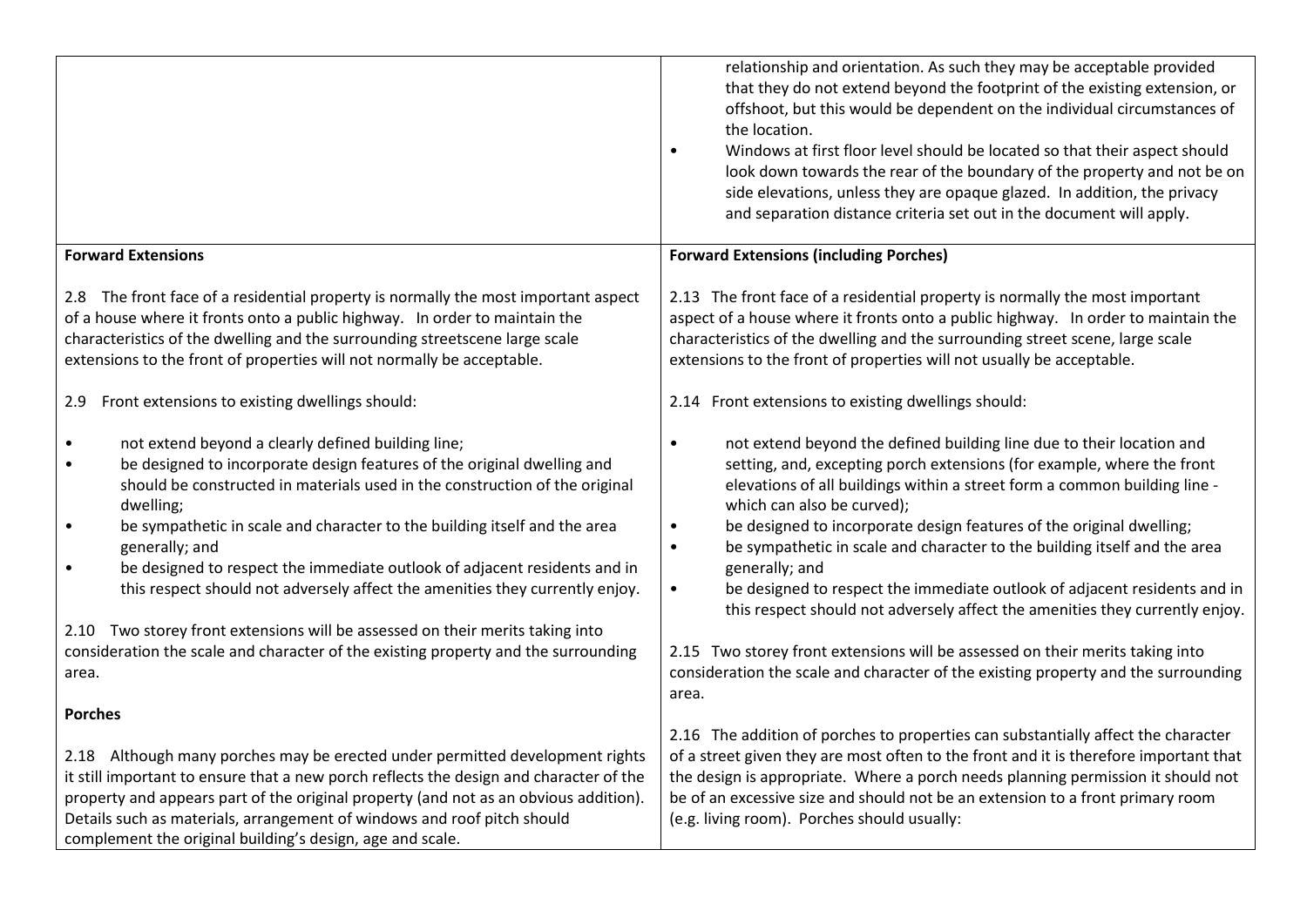|                        |                                                                                                                                                                                                                                                                                                                                                                                                                                                                                                                                                                                                                                                   | $\bullet$<br>be of a size commensurate to the host dwelling;<br>avoid being of a size that would disrupt an established building line within<br>$\bullet$<br>the area, unless similar developments are prevalent in the area and have<br>formed an established character and are part of the building line (porch<br>projections in excess of 1.5m from the front wall of the house are<br>generally discouraged as this will usually result in a prominent and<br>incongruous feature in the building line);<br>not be higher than 3m; and<br>$\bullet$<br>be positioned at least 2m from the highway.<br>$\bullet$                                                             |
|------------------------|---------------------------------------------------------------------------------------------------------------------------------------------------------------------------------------------------------------------------------------------------------------------------------------------------------------------------------------------------------------------------------------------------------------------------------------------------------------------------------------------------------------------------------------------------------------------------------------------------------------------------------------------------|----------------------------------------------------------------------------------------------------------------------------------------------------------------------------------------------------------------------------------------------------------------------------------------------------------------------------------------------------------------------------------------------------------------------------------------------------------------------------------------------------------------------------------------------------------------------------------------------------------------------------------------------------------------------------------|
| <b>Side Extensions</b> |                                                                                                                                                                                                                                                                                                                                                                                                                                                                                                                                                                                                                                                   | <b>Side Extensions</b>                                                                                                                                                                                                                                                                                                                                                                                                                                                                                                                                                                                                                                                           |
| surroundings.          | 2.11 Side extensions can be particularly visible in the streetscene. They can have a<br>significant impact upon the character of a housing area. It is essential, therefore,<br>that they are well designed to avoid having a negative impact upon their                                                                                                                                                                                                                                                                                                                                                                                          | 2.17 Side extensions can be particularly visible and, as a result, can have a<br>significant impact upon the character and appearance of the street scene. It is<br>therefore essential that they are well-designed, especially on a corner plot to avoid<br>having a negative impact upon their surroundings, and, to complement the host<br>property.                                                                                                                                                                                                                                                                                                                          |
| $\bullet$              | 2.12 The character of a housing area derives not only from the design of individual<br>dwellings but also from their layout and spatial relationship. The gaps between<br>houses provide a sense of spaciousness and, in the worst cases, their inappropriate<br>infilling or interruption results in a fundamental change in an area's character. In<br>order to ensure that proposals respect the character and appearance of the host<br>dwelling and the streetscene side extensions will normally be expected to accord<br>with the following design principles:<br>Side extensions should remain subordinate to the original property. This | 2.18 The character of an area derives not only from the design of individual<br>dwellings but also from their layout, rhythm and spatial relationship. The space<br>between houses can provide a sense of rhythm and character. Inappropriate<br>infilling or interruption can result in a fundamental change to an areas character<br>and can create terracing between properties (the closing of gaps between houses<br>by extending the houses sideways so that it gives the appearance of a continuous<br>frontage). In order to ensure that proposals do not have a significant effect on the<br>character and appearance of the host dwelling and streetscene, or create a |
|                        | can be achieved by setting back the front elevation from the existing<br>building line and where a two storey extension is proposed using a lower<br>ridge height. As a general rule, side extensions should be of a size which is<br>no more than 50% of the overall width of the original dwelling or three                                                                                                                                                                                                                                                                                                                                     | terracing effect; side extensions will normally be expected to accord with the<br>following design principles:<br>Side extensions should remain subordinate to the original property. This<br>$\bullet$                                                                                                                                                                                                                                                                                                                                                                                                                                                                          |
| $\bullet$              | metres whichever is the greatest.<br>In order to prevent two storey and first floor extensions becoming visually<br>connected (creating a continuous terrace effect detrimental to the<br>established streetscene) a minimum distance of                                                                                                                                                                                                                                                                                                                                                                                                          | can be achieved at ground floor by setting back the front elevation from<br>the existing building line. To prevent two storey and first floor extensions<br>becoming visually connected (terracing), the first floor section of the<br>extension should be set back from the building line by 1.0m along with an                                                                                                                                                                                                                                                                                                                                                                 |
| $\bullet$              | 1 metre between the outside wall of the extension and the side boundary<br>should ordinarily be maintained. This also gives the benefit of external<br>access to the rear of the property. Where this is not feasible a setback and a<br>lower ridge height would help offset the terracing effect thereby helping to                                                                                                                                                                                                                                                                                                                             | associated reduction in the ridge height of the extension relative to the<br>original roof, and, where possible retaining or introducing a personal side<br>external access path of 1.0m wide. Exceptions to the above will only be<br>made where the character of the area is such that the introduction of a                                                                                                                                                                                                                                                                                                                                                                   |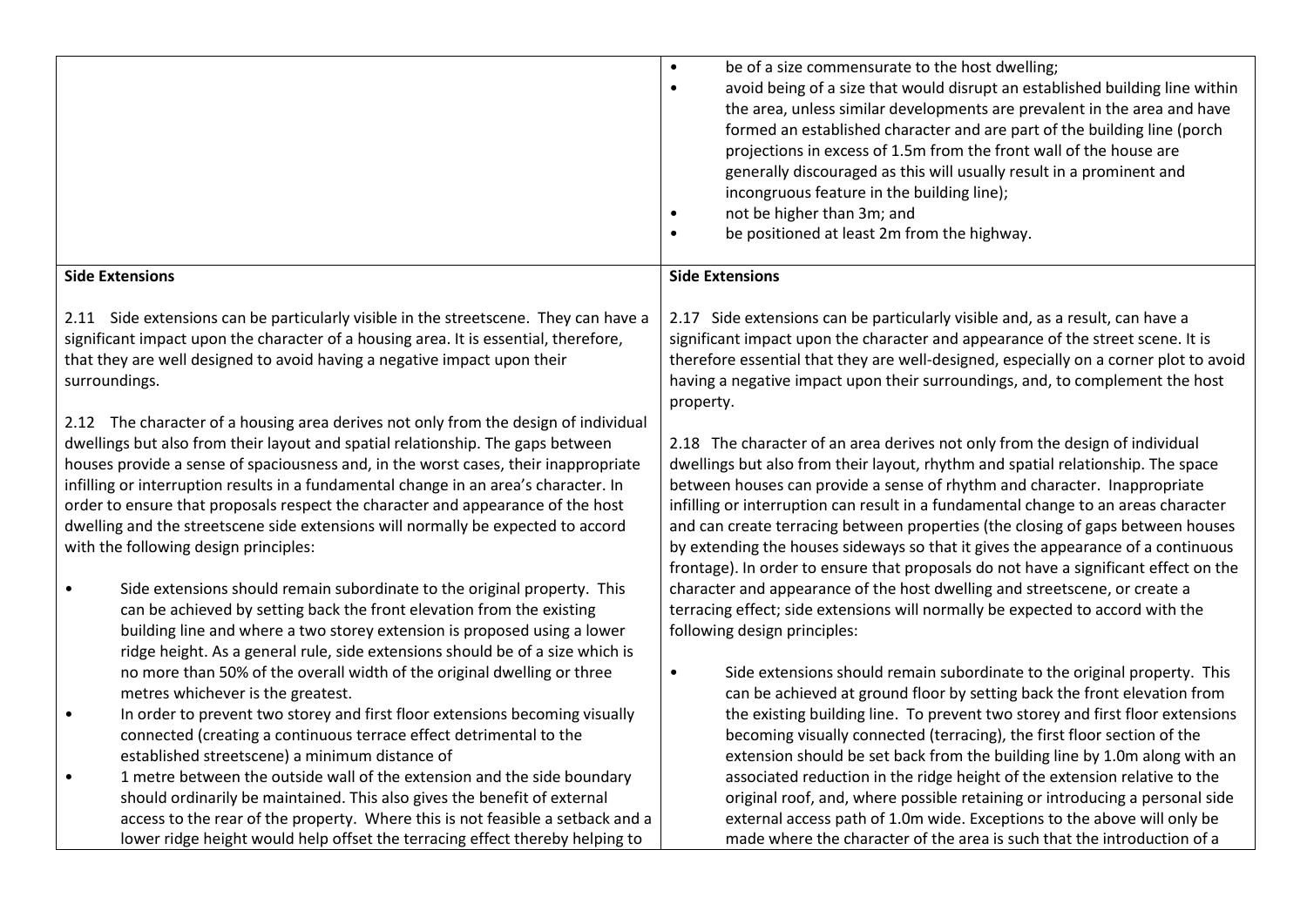| maintain the character and appearance of the surrounding streetscene.<br>Exceptions will only be made where the character of the area is such that<br>the introduction of a terracing effect will have little impact on the<br>streetscene or where the dwelling is on a corner plot.<br>Two storey or first floor side extensions should ordinarily be set back by a<br>$\bullet$<br>minimum of 1 metre from the front elevation of the property unless<br>individual circumstances mitigate the design benefits gained by such a<br>setback.<br>The roof pitch and design should reflect that of the host dwelling.                                                                                                                                              | terracing effect will have little impact on the streetscene, or where the<br>dwelling is on a corner plot.<br>As a general rule, side extensions should be of a size which is no more than<br>$\bullet$<br>50% of the overall width of the original dwelling or 3.0m whichever is the<br>greatest.<br>The roof pitch and design should reflect that of the host dwelling so that<br>$\bullet$<br>the character and appearance of the area can be maintained. An<br>exception to this would only be acceptable where there is a clear<br>precedent of similarly designed side extension in the immediate street<br>scene, and as such this has become the prominent character within the<br>street scene.<br>2.19<br>Single storey extensions to the side of houses do not always require<br>planning permission. Where they do, however, consideration should be given to<br>the height and design of the extension relative to the adjacent neighbour's<br>windows. |
|--------------------------------------------------------------------------------------------------------------------------------------------------------------------------------------------------------------------------------------------------------------------------------------------------------------------------------------------------------------------------------------------------------------------------------------------------------------------------------------------------------------------------------------------------------------------------------------------------------------------------------------------------------------------------------------------------------------------------------------------------------------------|----------------------------------------------------------------------------------------------------------------------------------------------------------------------------------------------------------------------------------------------------------------------------------------------------------------------------------------------------------------------------------------------------------------------------------------------------------------------------------------------------------------------------------------------------------------------------------------------------------------------------------------------------------------------------------------------------------------------------------------------------------------------------------------------------------------------------------------------------------------------------------------------------------------------------------------------------------------------|
| Dormer windows/Extensions into roof space                                                                                                                                                                                                                                                                                                                                                                                                                                                                                                                                                                                                                                                                                                                          | <b>Dormer Windows and Extensions into Roof Space</b>                                                                                                                                                                                                                                                                                                                                                                                                                                                                                                                                                                                                                                                                                                                                                                                                                                                                                                                 |
| 2.15 Dormer windows should not be so large that they dominate the roof, and<br>should be of a scale that is in keeping with the property. Extensions into the roof<br>space should respect the plane of the original roof and should be appropriately<br>proportioned and positioned in respect of the eaves and the ridge so as not to<br>detract from the original form of the building.<br>2.16 Dormer extensions should usually be set back from the eaves, should not be<br>higher than the ridge, nor extend the full length of the roof, and should be designed<br>to reflect the proportions of the windows below.<br>2.17 Extensions into the roof space should be designed to incorporate the design<br>features and materials of the original dwelling. | 2.20 Planning permission is not normally required for loft conversions, providing<br>the works are entirely internal, however it will be necessary to apply for Building<br>Regulations approval.<br>2.21 Planning permission is likely to be required where you extend or alter the<br>roof space and it exceeds permitted development limits as set out within The<br>Town and Country Planning (General Permitted Development) (England) Order<br>2015 (as amended).<br>2.22 Dormer extensions to the roof of a house can drastically alter the<br>appearance of the property and particular care is necessary in their design.<br>Front dormers facing a road will always require planning permission.<br>$\bullet$                                                                                                                                                                                                                                              |
|                                                                                                                                                                                                                                                                                                                                                                                                                                                                                                                                                                                                                                                                                                                                                                    | Rear dormers may not need planning permission depending on whether<br>$\bullet$<br>they meet the restrictions of the permitted development regulations.<br>The general rule is to attempt to minimise the visual impact of the dormer<br>$\bullet$<br>by reducing its scale to that of a roof window, with a pitched roof and the<br>cheeks of the dormer set in from the edge of the roof. Full width flat<br>roofed extensions are to be avoided.                                                                                                                                                                                                                                                                                                                                                                                                                                                                                                                  |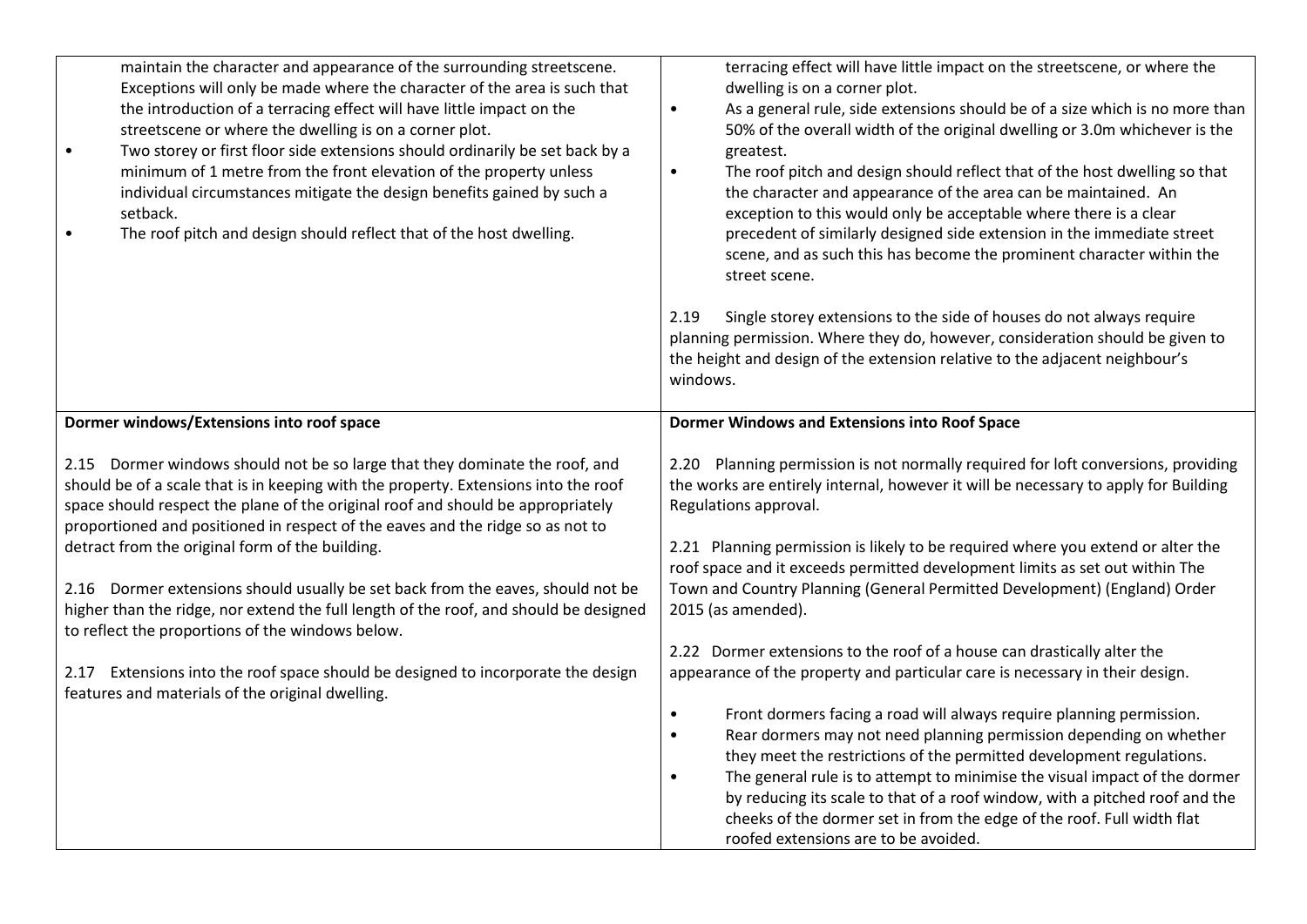|                                                                                  | 2.23 Dormer extensions should:<br>use matching materials where appropriate;<br>$\bullet$<br>be set below the ridge line;<br>$\bullet$<br>not dominate the roofscape of the property;<br>$\bullet$<br>be set back from the eaves line by an appropriate dimension sufficient to<br>$\bullet$<br>achieve a subordinate appearance; and<br>ensure any side facing windows are obscure glazed.<br>$\bullet$ |
|----------------------------------------------------------------------------------|---------------------------------------------------------------------------------------------------------------------------------------------------------------------------------------------------------------------------------------------------------------------------------------------------------------------------------------------------------------------------------------------------------|
|                                                                                  | <b>Hip to Gable Extensions</b>                                                                                                                                                                                                                                                                                                                                                                          |
|                                                                                  |                                                                                                                                                                                                                                                                                                                                                                                                         |
|                                                                                  | 2.24 Where a property has a hipped roof proposals to create a gabled roof will be<br>required to include matching materials and design details, such as decorative ridge<br>tiles, wherever possible.                                                                                                                                                                                                   |
|                                                                                  | 2.25 Extensions should not impact on the amenity of neighbouring occupiers or<br>the uniformity of the street scene. If all properties in the area have hipped roofs, a<br>hip to gable extension may not be appropriate.                                                                                                                                                                               |
|                                                                                  | <b>Roof Windows and Openings</b>                                                                                                                                                                                                                                                                                                                                                                        |
|                                                                                  | 2.26 Where velux-type windows require planning permission they should:                                                                                                                                                                                                                                                                                                                                  |
|                                                                                  | $\bullet$                                                                                                                                                                                                                                                                                                                                                                                               |
|                                                                                  | protrude no more than 150mm in height from the roof plane;                                                                                                                                                                                                                                                                                                                                              |
|                                                                                  | not be above the ridge line;<br>$\bullet$                                                                                                                                                                                                                                                                                                                                                               |
|                                                                                  | ensure they are positioned in the least intrusive location possible (usually<br>$\bullet$                                                                                                                                                                                                                                                                                                               |
|                                                                                  | to the rear);                                                                                                                                                                                                                                                                                                                                                                                           |
|                                                                                  | be of an appropriate scale and layout; and<br>$\bullet$                                                                                                                                                                                                                                                                                                                                                 |
|                                                                                  | have obscure glazed windows where they are located on side elevations or<br>$\bullet$<br>in hip to gable extensions.                                                                                                                                                                                                                                                                                    |
|                                                                                  |                                                                                                                                                                                                                                                                                                                                                                                                         |
| <b>Garages and outbuildings</b>                                                  | <b>Garages and Outbuildings (including Conversions)</b>                                                                                                                                                                                                                                                                                                                                                 |
| 2.19 Domestic garages should follow the same guidelines as those for extensions  | 2.27 Domestic garages and outbuildings should generally follow the same                                                                                                                                                                                                                                                                                                                                 |
| and should be of a high quality of design especially where there location is     | guidelines as those for extensions and should be of a high quality of design                                                                                                                                                                                                                                                                                                                            |
|                                                                                  |                                                                                                                                                                                                                                                                                                                                                                                                         |
| prominent. Garages should be subordinate to the house and unobtrusively sited in | especially where they are proposed in a prominent location. Garages should be<br>subordinate to the house and unobtrusively sited in relation to existing houses and                                                                                                                                                                                                                                    |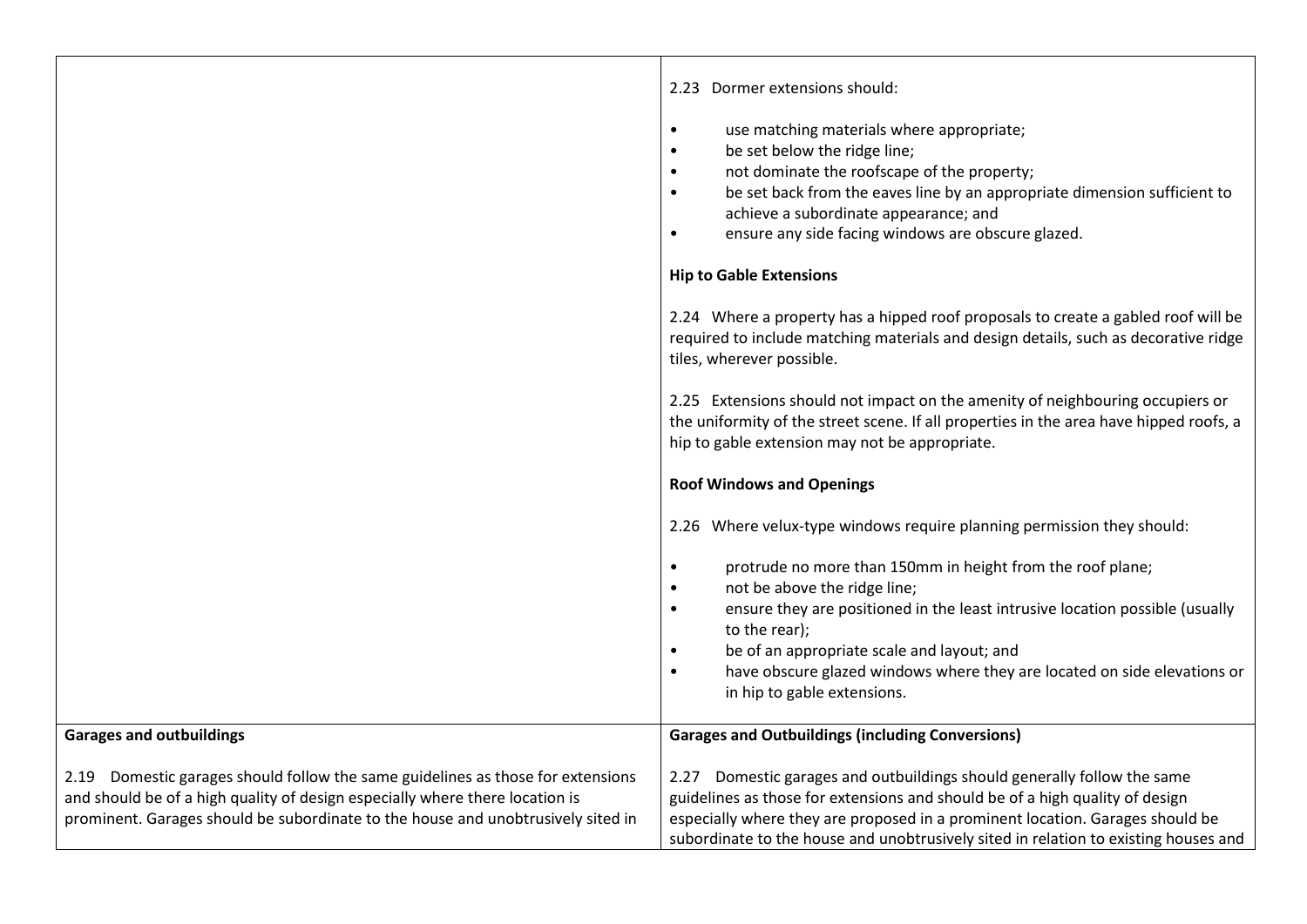| relation to existing houses and the streetscene. They should not restrict access to<br>neighbouring properties, drives or garages.                             | the street scene. They should not restrict access to neighbouring properties, drives<br>or garages, or have a detrimental impact on the windows of neighbouring<br>properties.                                                                                                                                                                                                                                                                                                                                                                                                                                     |
|----------------------------------------------------------------------------------------------------------------------------------------------------------------|--------------------------------------------------------------------------------------------------------------------------------------------------------------------------------------------------------------------------------------------------------------------------------------------------------------------------------------------------------------------------------------------------------------------------------------------------------------------------------------------------------------------------------------------------------------------------------------------------------------------|
| 2.20 Garages to existing dwellings should be designed to incorporate design                                                                                    |                                                                                                                                                                                                                                                                                                                                                                                                                                                                                                                                                                                                                    |
| features of the original dwelling and should normally be constructed of materials<br>used in the construction of the original dwelling.                        | 2.28 Garages to existing dwellings should be designed to incorporate design<br>features of the original dwelling and should normally be constructed of materials<br>used in the construction of the original dwelling. They should incorporate a                                                                                                                                                                                                                                                                                                                                                                   |
| 2.21 Where a garage is to be accessed directly from the road, is should be<br>provided with a minimum drive length of 6 metres to ensure that a vehicle can be | pitched roof design to reflect the character of the host dwelling.                                                                                                                                                                                                                                                                                                                                                                                                                                                                                                                                                 |
| parked fully within the curtilage of the property so as not to obstruct the highway.                                                                           | 2.29 Where a garage is to be accessed directly from the road, it should be<br>provided with a minimum drive length of 6m. The drive should be at least 2.7m<br>wide along the entire length, to ensure that a vehicle can be parked fully within<br>the curtilage of the property so as not to obstruct the highway. Some flexibility<br>will be allowed where appropriate, for example where driveways are a<br>nonstandard shape, if it can be demonstrated that safe access can still be<br>provided. The Parking and Accessibility Supplementary Planning Document<br>provides further details in this regard. |
|                                                                                                                                                                | 2.30 The conversion of an integral or attached garage to a habitable room may<br>require planning permission in certain instances. It is essential to check with the<br>Council's Development Management team whether this applies to your property<br>before starting work.                                                                                                                                                                                                                                                                                                                                       |
|                                                                                                                                                                | 2.31 Whether planning permission applies or not (and it is a building regulations<br>application), proposals should ensure:                                                                                                                                                                                                                                                                                                                                                                                                                                                                                        |
|                                                                                                                                                                | Matching window details and materials are utilised; the windows should<br>$\bullet$<br>be of the same style, form and appearance as the main house and any sills<br>or lintels should be replicated; and                                                                                                                                                                                                                                                                                                                                                                                                           |
|                                                                                                                                                                | The provision of car-parking spaces on the plot remain in accordance with<br>$\bullet$<br>the Council's Parking requirements to compensate for the loss of the<br>garage.                                                                                                                                                                                                                                                                                                                                                                                                                                          |
|                                                                                                                                                                | <b>Driveways and Hardstandings</b>                                                                                                                                                                                                                                                                                                                                                                                                                                                                                                                                                                                 |
|                                                                                                                                                                | 2.32 Planning permission may be required for a creation of a new drive.<br>However, if this is not the case, the consent of the Council's Highways Department                                                                                                                                                                                                                                                                                                                                                                                                                                                      |
|                                                                                                                                                                | may be required, and they should be contacted directly for further information.                                                                                                                                                                                                                                                                                                                                                                                                                                                                                                                                    |
|                                                                                                                                                                | The advice of the Design and Conservation Team should also be sought through                                                                                                                                                                                                                                                                                                                                                                                                                                                                                                                                       |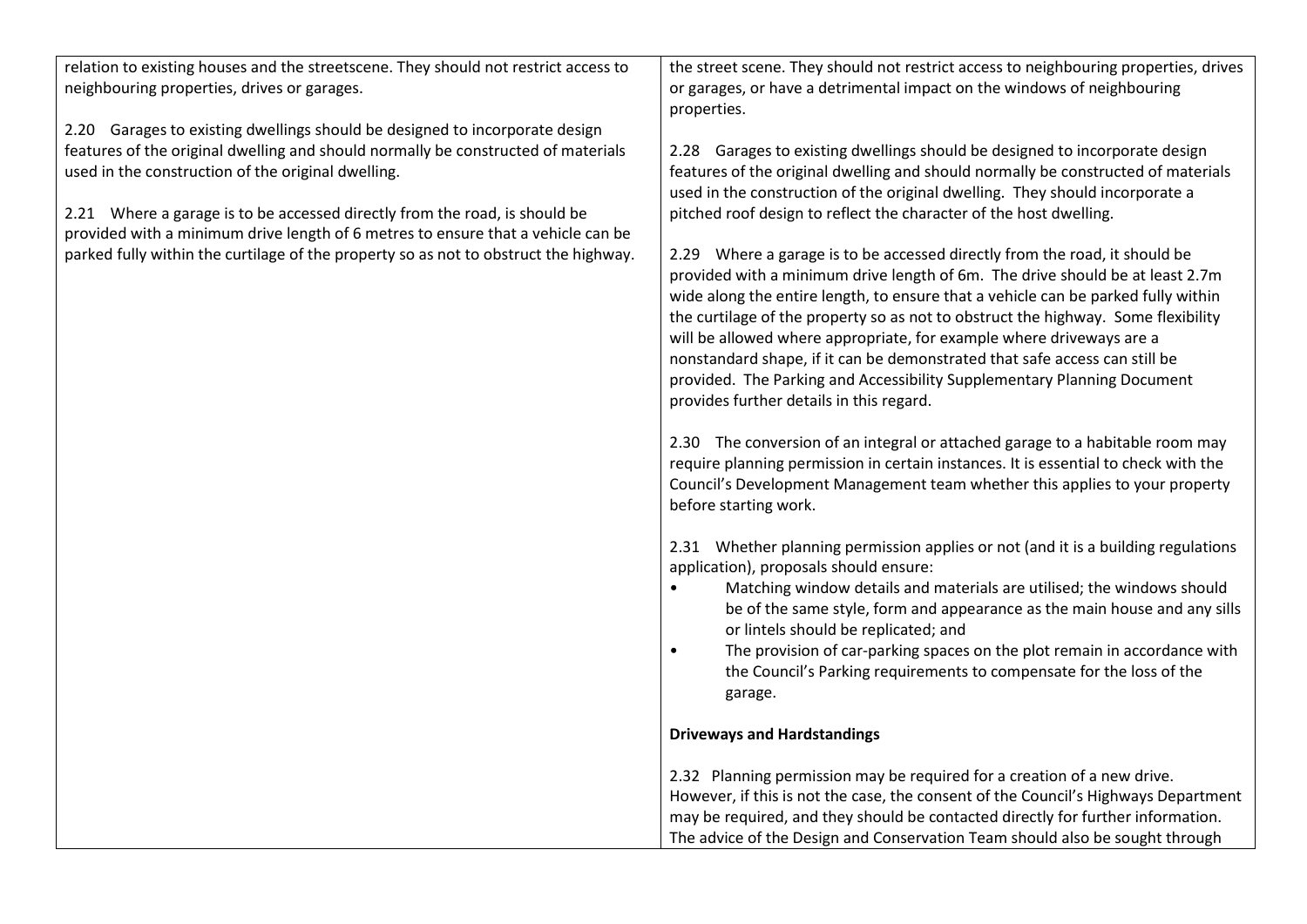|                                                                                                                                                                                                                                                                                                                                                                                                                                                                                                         | pre-application advice for alterations to the front of properties in a Conservation<br>Area.<br>2.33 Where permission is required for new or replacement driveways, it will only<br>be granted where appropriate drainage can accommodate rainwater without<br>flooding the highway or using the existing rainwater drains, and, the layout of the<br>front garden is in keeping with the character of the surrounding area with soft<br>landscaping as well as hardstanding.                         |
|---------------------------------------------------------------------------------------------------------------------------------------------------------------------------------------------------------------------------------------------------------------------------------------------------------------------------------------------------------------------------------------------------------------------------------------------------------------------------------------------------------|-------------------------------------------------------------------------------------------------------------------------------------------------------------------------------------------------------------------------------------------------------------------------------------------------------------------------------------------------------------------------------------------------------------------------------------------------------------------------------------------------------|
| <b>Walls and fences</b>                                                                                                                                                                                                                                                                                                                                                                                                                                                                                 | <b>Walls and Fences</b>                                                                                                                                                                                                                                                                                                                                                                                                                                                                               |
| 2.22 The design and detailing of boundary gates, walls and fences, particularly on<br>highway frontages, plays an important role in defining the character of all residential<br>areas. Means of enclosure can be very prominent in the street scene, and can have a<br>high visual impact. It is therefore important to ensure that the style and materials<br>match or compliment the existing style of the boundary treatment in the<br>surrounding area or, where appropriate, the dwelling itself. | 2.34 The design and detailing of boundary gates, walls and fences, particularly on<br>highway frontages, plays an important role in defining the character of all<br>residential areas. Means of enclosure can be a very prominent feature in the street<br>scene and can have a high visual impact. It is therefore important to ensure that<br>the style and materials match, or complement, the existing boundary treatment in<br>the surrounding area or, where appropriate, the dwelling itself. |
| 2.23 The safety of users of the highway is of paramount importance. Therefore,<br>there should be no detrimental impact upon highway safety. The erection of walls<br>and fences adjacent to a highway should be sited in such a position that the<br>required visibility splays are maintained free of any obstruction.                                                                                                                                                                                | 2.35 Fences or walls should not obstruct sight lines for moving vehicles. It is<br>therefore advised that fences along the side of a property are reduced in height as<br>they approach the highway. This will also prevent the boundary treatment<br>becoming an overbearing presence in the street scene.                                                                                                                                                                                           |
|                                                                                                                                                                                                                                                                                                                                                                                                                                                                                                         | 2.36 Some housing developments within the County have had the right to erect<br>front boundary treatment restricted (this is known as open plan) to ensure an<br>open and uncluttered appearance to the street scene. In these cases permission<br>will always be required for a built enclosure, such as a wall or fence, but this does<br>not apply to planting such as a hedge.                                                                                                                    |
|                                                                                                                                                                                                                                                                                                                                                                                                                                                                                                         | 2.37 Special consideration will be given to corner plots within open plan areas<br>where trespass is a problem. However, in the middle of a street permanent<br>structures are inappropriate as they detract from the openness. Planting is instead<br>encouraged as an alternative that does not require permission.                                                                                                                                                                                 |
|                                                                                                                                                                                                                                                                                                                                                                                                                                                                                                         |                                                                                                                                                                                                                                                                                                                                                                                                                                                                                                       |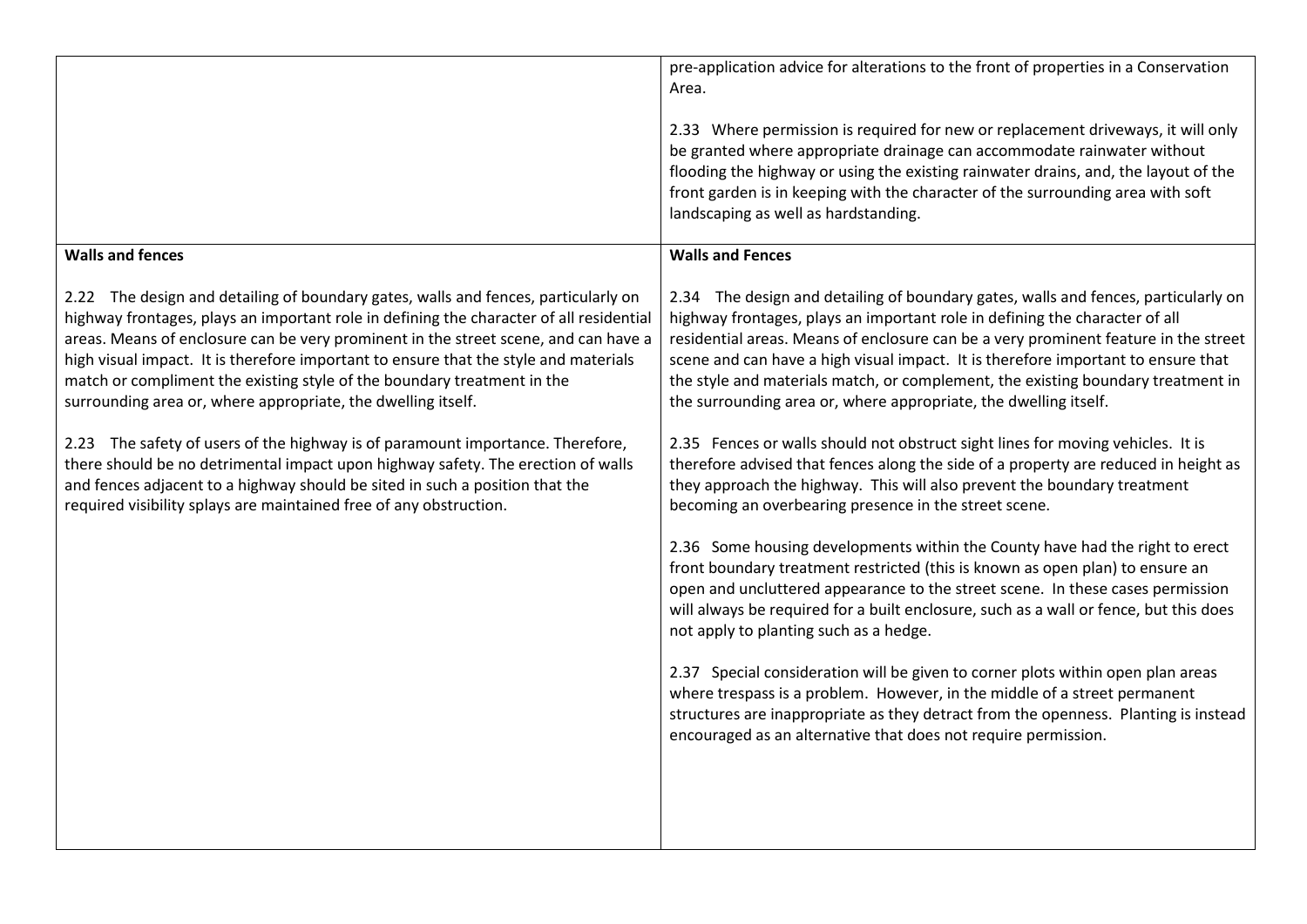| <b>Balconies and Decking</b>                                                                                                                                                                                                                                                                                                          | <b>Balconies and Decking</b>                                                                                                                                                                                                                                                                              |
|---------------------------------------------------------------------------------------------------------------------------------------------------------------------------------------------------------------------------------------------------------------------------------------------------------------------------------------|-----------------------------------------------------------------------------------------------------------------------------------------------------------------------------------------------------------------------------------------------------------------------------------------------------------|
| 2.24 Balconies and decking which are close to boundaries and overlook<br>neighbouring properties can have a significant impact upon privacy both within<br>neighbouring properties and outside amenity areas.                                                                                                                         | 2.38 Balconies and decking which are close to boundaries and overlook<br>neighbouring properties can have a significant impact upon privacy both within<br>neighbouring properties and outside amenity areas.                                                                                             |
| 2.25 Generally, decking should be at, or close to, ground level. Raised decking will<br>not be allowed where it would result in significant overlooking of a neighbouring<br>garden/yard or a main living room window.                                                                                                                | 2.39 Raised decking, over the tolerance set within the permitted development<br>rights, will not be allowed where it would result in significant overlooking of a<br>neighbouring garden/yard or a main living room window.                                                                               |
| 2.26 Balconies, to the front of dwellings will generally be resisted and are unlikely<br>to be granted consent where they will be visible within the wider street scene.<br>Balconies are more likely to be approved in relation to detached dwellings with<br>spacious gardens or where a staggered building helps maintain privacy. | 2.40 Balconies to the front of dwellings will generally be resisted and are unlikely<br>to be granted consent where they will be visible within the wider street scene.<br>Balconies to the rear and side are more likely to be approved where they are able<br>to meet privacy and separation distances. |
| 2.27 In some cases privacy issues from balconies can be overcome by screening,<br>for instance with frosted glazing, or by insetting the balcony into the building or<br>roof.                                                                                                                                                        | 2.41 In some cases privacy issues from balconies can be overcome by screening,<br>for instance with frosted glazing, or, by insetting the balcony into the building or<br>roof.                                                                                                                           |
| <b>Materials</b>                                                                                                                                                                                                                                                                                                                      | <b>Materials</b>                                                                                                                                                                                                                                                                                          |
| 2.28 Materials should normally be in keeping with and reflect those of the host<br>property. The use of contemporary materials will also be permitted provided that<br>they also reflect and respect the characteristics of the host property and the<br>surrounding streetscape.                                                     | 2.42 Materials should normally be in keeping with those of the host property.<br>The use of contemporary materials may be permitted, provided they reflect and<br>respect the characteristics of the host property and the surrounding streetscape.                                                       |
| 2.29 Special regard should be given to the use of materials within Conservation<br>Areas and should normally be traditional materials unless a coherent argument is<br>made to use more contemporary materials.                                                                                                                       | 2.43 Special regard should be given to the use of materials within Conservation<br>Areas. They should normally comprise traditional materials, and reflect coursing<br>and other construction methods, unless it can be demonstrated that<br>contemporary materials are appropriate.                      |
| Minimum Privacy Distances                                                                                                                                                                                                                                                                                                             | <b>Minimum Separation / Privacy Distances</b>                                                                                                                                                                                                                                                             |
| Main facing elevation to main facing elevation containing window/s serving a<br>habitable room                                                                                                                                                                                                                                        | In new residential housing developments (including extensions or residential<br>outbuildings), the following minimum distances will usually be required to protect<br>the privacy, outlook and residential amenity of habitable room windows.                                                             |
| - 21 metres between two storey buildings                                                                                                                                                                                                                                                                                              | A minimum distance of 21.0m between primary habitable room windows,                                                                                                                                                                                                                                       |
| - 18 metres between bungalows                                                                                                                                                                                                                                                                                                         | which are adjacent to each other where either building exceeds single storey, and                                                                                                                                                                                                                         |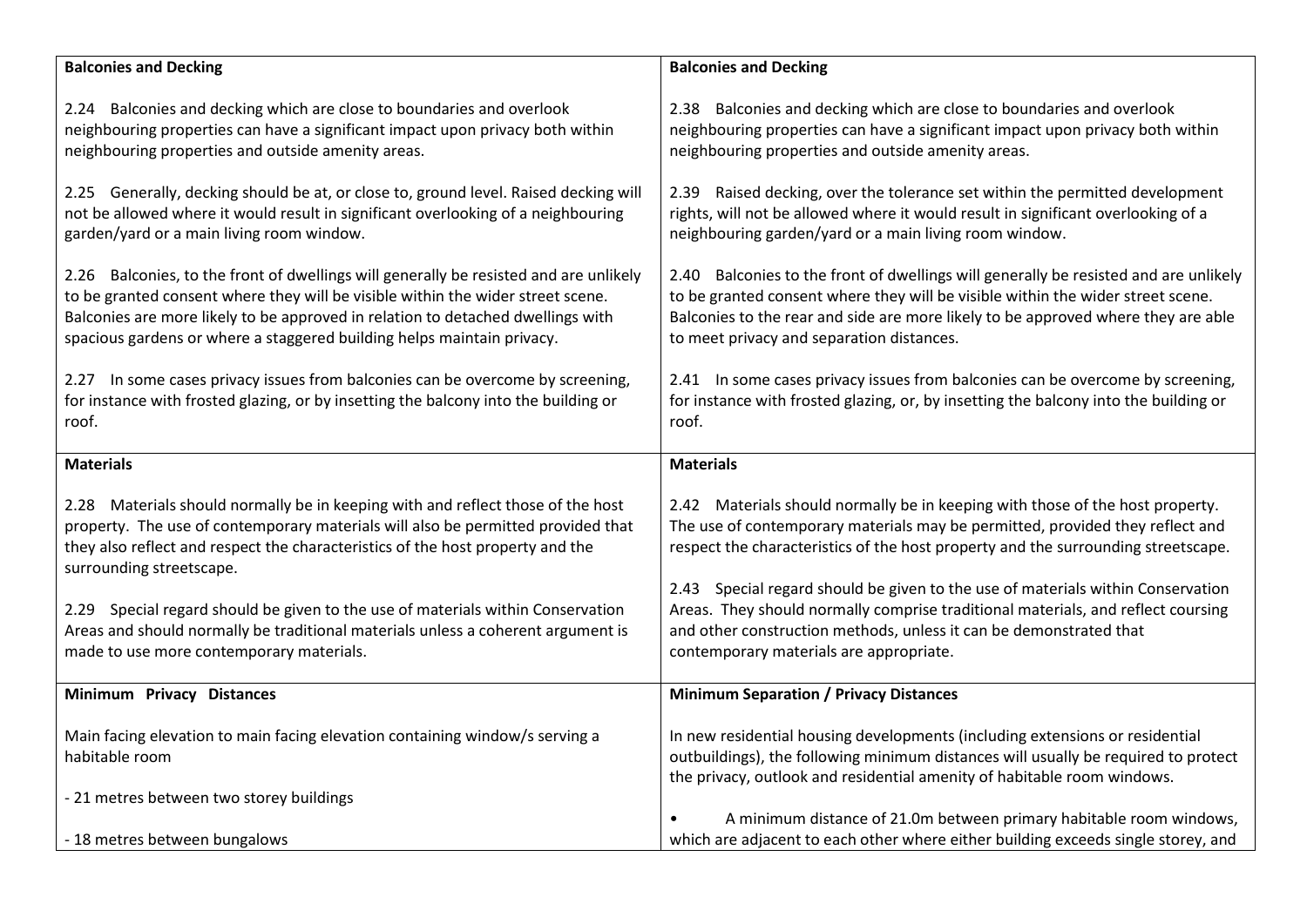|                                                                                                                                                                       | a minimum of 18.0m between primary habitable room windows which are                                                                                                  |
|-----------------------------------------------------------------------------------------------------------------------------------------------------------------------|----------------------------------------------------------------------------------------------------------------------------------------------------------------------|
| Main facing elevation to gable wall which does not contain a window serving a<br>habitable room                                                                       | adjacent to each other and both buildings are single storey.                                                                                                         |
|                                                                                                                                                                       | Where a main facing elevation containing a primary habitable room<br>$\bullet$                                                                                       |
| - 13 metres to two storey gable                                                                                                                                       | window is adjacent to a gable wall which does not contain a primary habitable                                                                                        |
|                                                                                                                                                                       | room window, a minimum distance of 13.0m shall be provided where either                                                                                              |
| - 10 metres to single storey gable                                                                                                                                    | building exceed single storey or 10.0m where both buildings are single storey.                                                                                       |
| (A reduction may be permitted if the affected window is not the main source of                                                                                        | Primary habitable room windows that are adjacent to each other across a public                                                                                       |
| natural light to the room or for the reasons set out in paragraphs 3.5 - 3.7)                                                                                         | highway may not be required to meet these standards, for example, where doing                                                                                        |
|                                                                                                                                                                       | so would not be in keeping with the established building line and character of the                                                                                   |
|                                                                                                                                                                       | immediate vicinity and where this is considered desirable.                                                                                                           |
|                                                                                                                                                                       |                                                                                                                                                                      |
| Factoring in changes in levels, storey heights and mitigating factors                                                                                                 | Factoring in changes in levels, storey heights and mitigating factors                                                                                                |
| Changes in levels and the storey heights of buildings will either exaggerate or<br>3.3                                                                                | Changes in levels and the storey heights of buildings will either exaggerate or<br>3.3                                                                               |
| diminish overlooking, loss of light, shadowing and overbearing impacts. To                                                                                            | diminish overlooking, loss of light, shadowing and overbearing impacts. To                                                                                           |
| compensate for these changes the distances cited above should be increased by 3                                                                                       | compensate for these changes the separation / privacy distances cited above                                                                                          |
| metres for every additional storey height.                                                                                                                            | should be increased by 3m for every additional storey height (including rooms                                                                                        |
|                                                                                                                                                                       | within the roof space which contain windows) above two storeys.                                                                                                      |
| 3.4 Where there is a significant change in levels, the minimum separation distance                                                                                    |                                                                                                                                                                      |
| will increase by 1 metre for every 1 metre that the floor level of the development<br>would be above the affected floor or ground level of the neighbouring property. | 3.4 Where there is a significant change in levels, the minimum separation/privacy<br>distance will increase by 1m for every full 1m that the floor level of the      |
|                                                                                                                                                                       | development would be above the affected floor or ground level of the                                                                                                 |
| 3.5 It is not intended to apply the standards rigidly. For example, distances may be                                                                                  | neighbouring property.                                                                                                                                               |
| relaxed where the impacts on privacy can be reduced. This may occasionally be                                                                                         |                                                                                                                                                                      |
| achieved, using obscure glazing, boundary treatments, restricted openings and                                                                                         | 3.5 It is not intended to apply the above separation/privacy distances rigidly, and                                                                                  |
| directional windows. There may also be scope to relax distances between public                                                                                        | there may be instance where these distances can be relaxed; for example, where                                                                                       |
| facing elevations within housing schemes to allow for a variation in layout where                                                                                     | the impacts on privacy can be reduced. This may occasionally be achieved, using                                                                                      |
| this will add interest and help create a sense of place. Such a relaxation will normally                                                                              | obscure glazing, boundary treatments, restricted openings and directional                                                                                            |
| only be allowed if it can be demonstrated that future residents will still enjoy a                                                                                    | windows. There may also be scope to relax distances between public facing                                                                                            |
| satisfactory level of privacy and outlook.                                                                                                                            | elevations within housing schemes to allow for a variation in layout where this will                                                                                 |
|                                                                                                                                                                       | add interest and help create a sense of place. Such a relaxation will normally only<br>be allowed if it can be demonstrated that future residents will still enjoy a |
| 3.6 Distances may also be relaxed having regard to the character of an area.<br>Shorter distances than those stated above could be considered in those urban areas    | satisfactory level of privacy, amenity and outlook.                                                                                                                  |
| typified by higher densities. It will however be important to ensure that the amenity                                                                                 |                                                                                                                                                                      |
| of existing residents is not significantly impacted upon. Similarly, greater distances                                                                                | Distances may also be relaxed having regard to the character of an area.<br>3.6                                                                                      |
| may be required in some suburban and rural areas where the predominant                                                                                                | Shorter distances than those stated above could be considered in those urban                                                                                         |